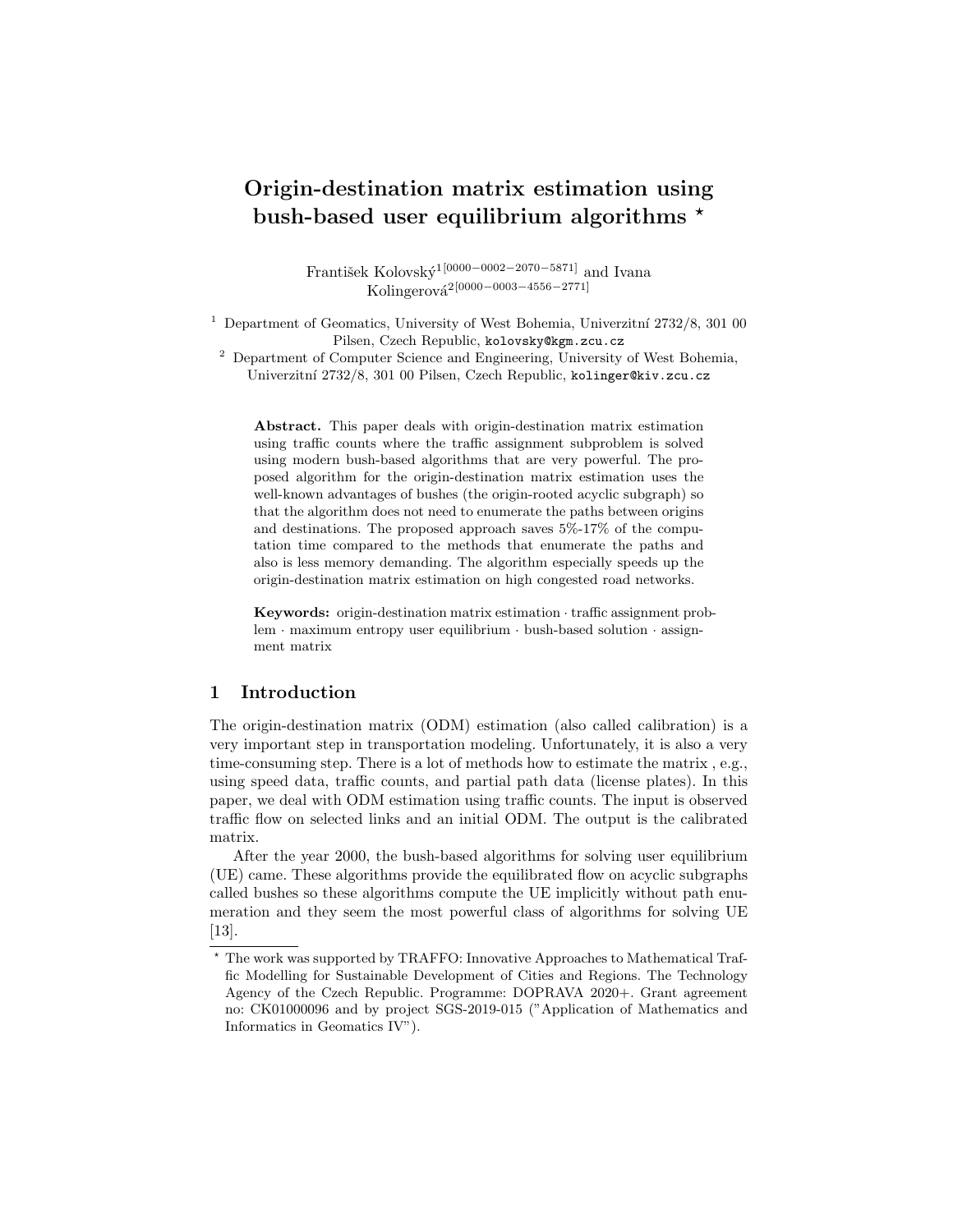In the classic formulations of ODM estimation, the flows on paths between origin-destination pairs are needed to compute the search direction during the matrix estimation. It is well-known that the solution of UE in the path space is not unique and the maximum entropy UE (MEUE) should be computed [19]. The best-known method for solving MEUE is also bush-based and computes the solution without the path enumeration.

Our proposed method builds on bush-based methods and estimates the ODM also without path-enumeration and thus saves the memory and computational time.

In Section 2 there are definitions of the problem and all subproblems with a literature survey. Section 3 introduces the proposed method for the determination of the assignment matrix. The numerical tests are described in Section 4.

## 2 Problem definition and state-of-the-art

The task is to estimate (calibrate) the origin-destination matrix using the traffic counts. The inputs are non-calibrated (target or initial) ODM and traffic counts on selected edges in the road network.

Let  $G = (N, A)$  be a directed graph that represents the road network, where N is a set of nodes and A is a set of edges. The set of zones  $Z \subset N$  contains all nodes where the vehicles enter/leave the road network. The  $g = \{g_{ij} : ij \in W\}$ is the origin-destination matrix (ODM) containing the number of trips between all zones, where W is a set of all origin-destination (OD) pairs. The  $g_{ij}$  is the number of trips between the origin zone  $i \in \mathbb{Z}$  and the destination zone  $j \in \mathbb{Z}$ . The  $Q = \{g : g_{ij} \geq 0\}$  is a set of all feasible ODMs.

## 2.1 Origin-destination matrix estimation

Let  $\hat{v} = (\hat{v}_a : a \in \hat{A})$  be a vector of observed traffic flows where  $\hat{A} \subset A$  is a set of edges where the traffic flow was measured. According to [10] the origindestination matrix estimation problem is defined as bi-level optimization problem as

$$
\min_{g} F(g) = \gamma_1 F_1(g, \hat{g}) + \gamma_2 F_2(v(g), \hat{v}) \tag{1}
$$

where  $\hat{g}$  is the initial (target) ODM and  $v(g)$  is a function that assigns the ODM to the road network. This function provides the static user equilibrium (see next section). The functions  $F_1$  and  $F_2$  return the distance between vectors and can be defined in various way.

The formulation of the objective function  $F$  based on entropy maximization was published by Henk [18], [22]. The maximum likelihood approach was presented by [16]. Cascetta used the objective functions based on generalized least squares [4]. The Bayesian inference approach provides a method for combining of two sources of information [11], [6]. Solution based on classic least squares was published in [17], [10], [14].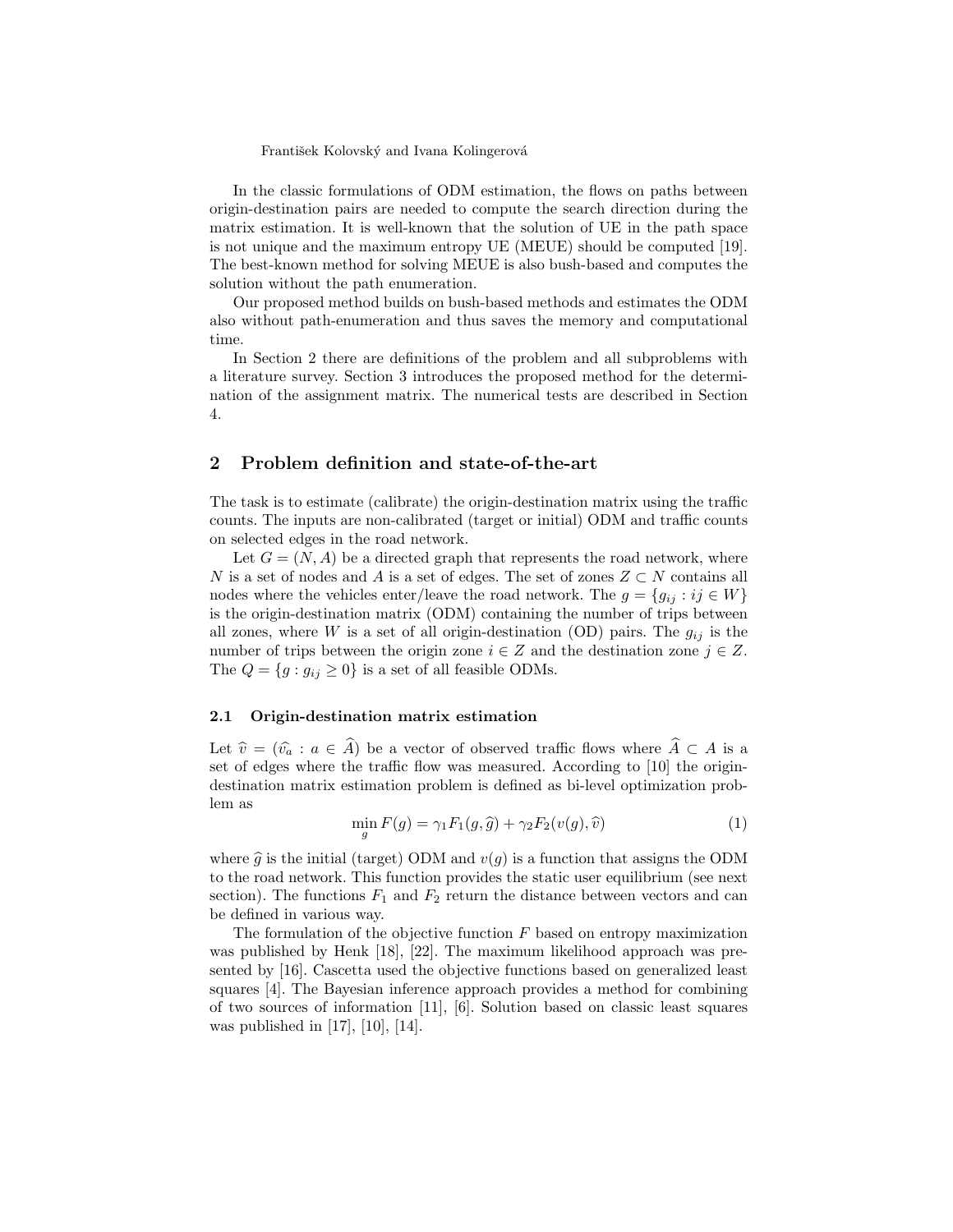For the purpose of this paper, we simply choose  $\gamma_1 = 0$  and

$$
F = F_2 = \frac{1}{2} \sum_{a \in \widehat{A}} (v_a - \widehat{v}_a)^2
$$
 (2)

as in [17]. There is a lot of methods how to solve this bi-level problem. The general approach is to use the steepest decedent with a long step [10] [17]. A general solution strategy consists from three steps:

- Compute search direction. The simplest method is to take the negative value of the gradient.
- Determine the size of a step so that the objective function is minimized.
- Update the ODM using the search direction and the step size.

The most difficult task is to compute the gradient of  $F_2$ , namely, the value of  $\frac{\partial v_a}{\partial g_{ij}}$ [10]. For computation of these values there is several heuristic methods (see [10]). A common feature of these methods is that they need the assignment matrix. The assignment matrix expresses the relationship between the edge flow  $v_a$  and OD flow  $g_{ij}$ .

In this paper we present an effective way how to compute the assignment matrix implicitly without path enumeration. For this purpose, the origin-rooted flow provided by bush-based algorithms, are used.

#### 2.2 User equilibrium

Let the cost  $c_a$  of the edge  $a \in A$  is dependent on the traffic flow  $v_a$ 

$$
c_a = c_a(v_a) \tag{3}
$$

It is assumed that the cost function  $c_a(v_a)$  is monotonically increasing and convex. The user's route choice is dependent on travel costs. It follows that equilibrium must be found. The user equilibrium is the state where every used path from the source zone i to the destination zone j has an equal (minimal) cost. The problem of searching user equilibrium is called Traffic Assignment Problem (TAP) and can be defined as Variational Inequality problem (VI) [15], [5]. The optimal solution  $v_p^*$  must satisfy

$$
\sum_{p \in P} c_p(v_p^*)(v_p - v_p^*) \ge 0, \quad \forall u \in \Lambda \tag{4}
$$

where  $v_p$  is the flow on the path p, P is the set of all used paths in the road network,  $c_p$  is the cost of path p,  $u = (v_p : p \in P)$  is a vector of all path flows, and  $\Lambda$  is the set of all feasible solutions in the space of paths

$$
\Lambda = \left\{ u > 0 : \sum_{p \in P_{ij}} v_p = g_{ij} \quad \forall ij \in W \right\}
$$
 (5)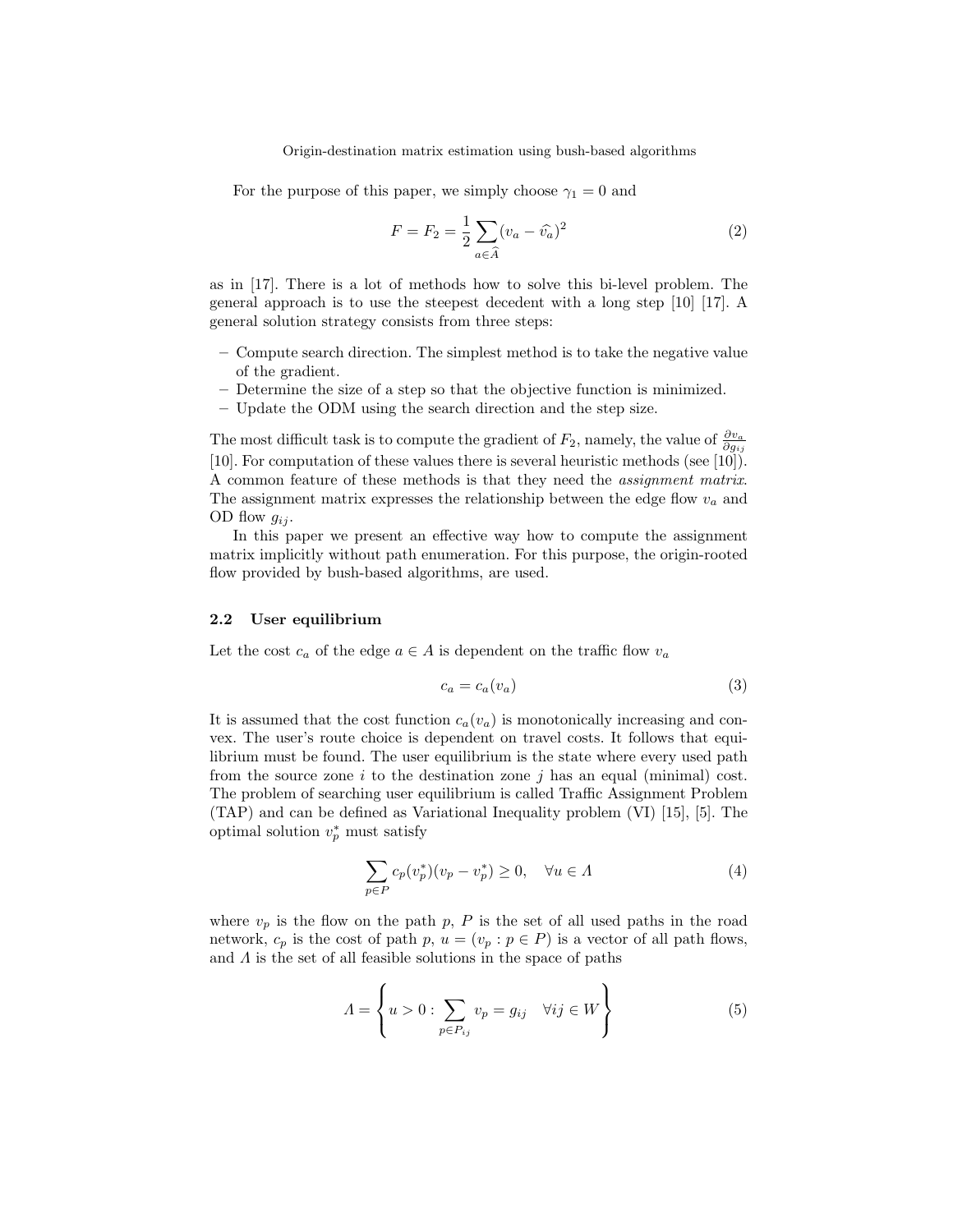where  $P_{ij} \subset P$  is a set of used paths for OD pair  $ij \in W$ . The relationship between the solution in the path space and the edge space is

$$
v_a = \sum_{p \in P} \delta_{ap} v_p \tag{6}
$$

where  $\delta_{ap} \in \{0,1\}$  is equal to one if the edge a lies on the path p otherwise the  $\delta_{ap}$  is zero. It should be noted that there is only one solution in edge space. In contrast with this the solution in path space is not unique [19].

There are three basic groups of algorithms for solving TAP [13]:

- $-$  Link-based algorithms compute the solution in the edge space. They have low memory requirements but very poor convergence rate. A classic representative of this group is Frank-Wolfe algorithm (FW). e.g., [9]
- $-$  Path-based algorithms search the solution in the path space. They are much faster than the link-based algorithms but generally need a lot of memory for the path enumeration. e.g, [20], [1]
- Bush-based algorithms decompose the problem to acyclic sub-graphs called bushes. These algorithms are fast and do not need to enumerate the paths. e.g., [2], [7], [8], [3].

As was shown by Perederieieva in [13], the bushed-based algorithms generally provide good performance.

### 2.3 Maximum Entropy User Equilibrium

As mentioned above, the assignment matrix and the flow on paths are necessary for ODM estimation, but the solution in path space is not unique. We must choose the solution with the most likely realization that is generally understood in terms of maximum entropy. The maximum entropy user equilibrium (MEUE) is defined as [19]

$$
\max_{v_p} = -\sum_{ij \in W} \sum_{p \in P_{ij}} v_p \log \left(\frac{v_p}{g_{ij}}\right) \tag{7}
$$

subject to

$$
\sum_{p \in P_{ij}} v_p = g_{ij}, \quad \forall ij \in W \tag{8}
$$

$$
\sum_{p \in P} \delta_{ap} v_p = v_a, \quad \forall a \in A \tag{9}
$$

$$
v_p \ge 0, \quad \forall p \in P \tag{10}
$$

In literature, two methods can solve the MEUE problem for real size networks. The first method by Xie [21] uses the paired alternative segments that are provided by TAPAS algorithm [3]. The second method, also by Xie [19] uses the flow on bushes and maximizes entropy on them so the method does not enumerate the paths. As was shown in [19], the second method provides better results.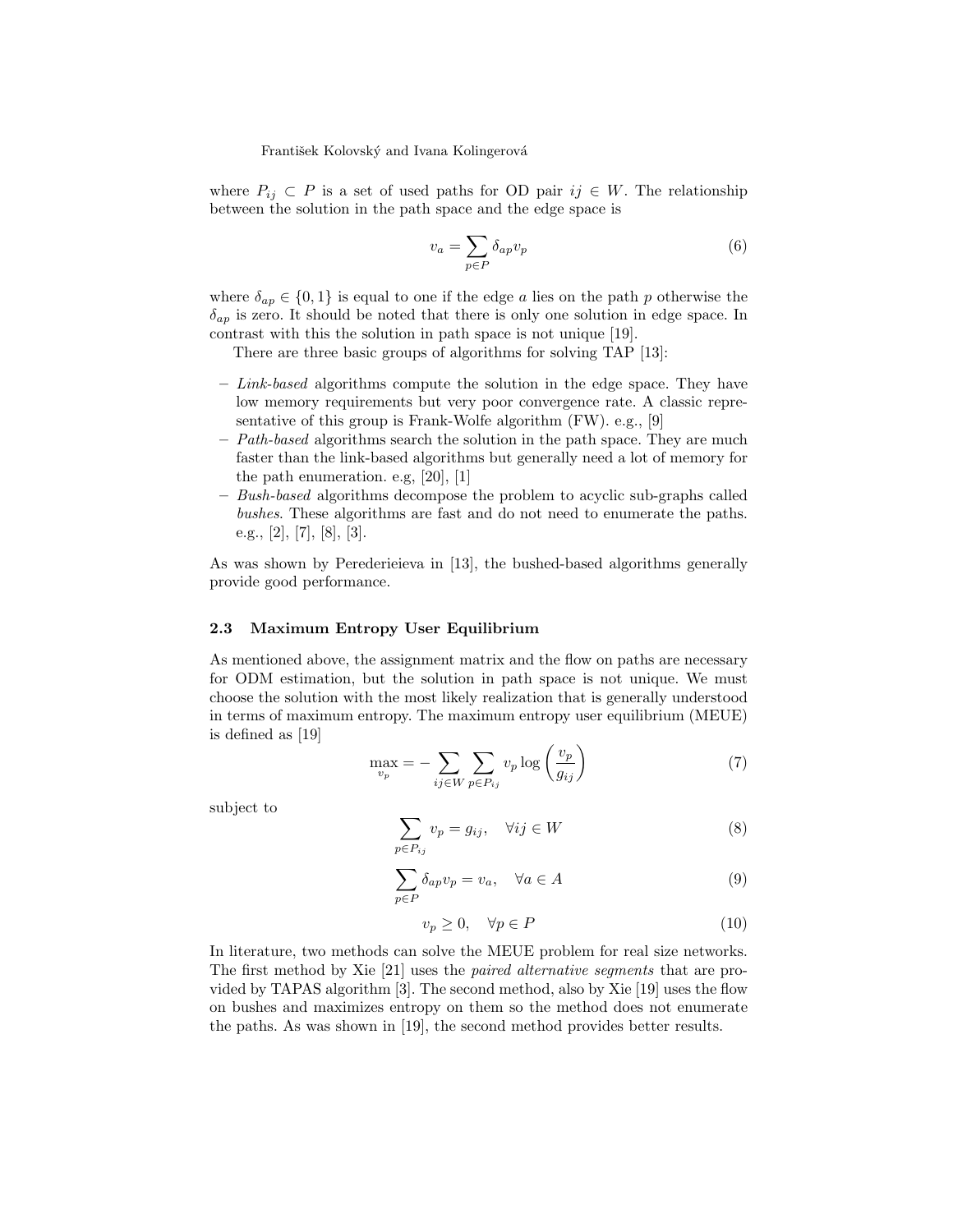## 3 Proposed solution

In this section, the implicit method for computing the assignment matrix is introduced. For this purpose, the flow on bushes is used. This bush-based flow has to fulfill the user equilibrium and maximizes the entropy. In this paper, the B-algorithm by Dial [7] is used for providing the equilibrated bash-based flow. For entropy maximization, the algorithm by Xie [19] was implemented.

For purpose of this paper, we build on the estimation approaches according to Spiess [17] because it is simple and effective for large networks [10]. However, the idea of assignment matrix computation can be applied to various estimation methods.

According to [17] the gradient is computed as

$$
\frac{\partial F(g)}{\partial g_{ij}} = \sum_{k \in P_{ij}} p_k \sum_{a \in \widehat{A}} \delta_{ak} (v_a - \widehat{v_a}) \tag{11}
$$

$$
= \sum_{a \in \widehat{A}} (v_a - \widehat{v}_a) \sum_{k \in P_{ij}} p_k \delta_{ak} \tag{12}
$$

where  $p_k = \frac{v_k}{g_{ij}}$  is probability that user chooses the path k on the trip between origin i and destination j. The  $\delta_{ap} \in \{0,1\}$  is one if the edge a lies on path p else is zero. Let us set

$$
p_{ij}^a = \sum_{k \in P_{ij}} p_k \delta_{ak} \tag{13}
$$

where  $p_{ij}^a$  is the probability that the user crosses the edge a on the trip between origin i and destination j. The  $\mathbb{P} = \{p_{ij}^a : ij \in W, a \in A\}$  is the assignment matrix. By substitution (13) to (11) we obtain the negative value of search direction

$$
d_{ij} = \sum_{a \in \widehat{A}} (v_a - \widehat{v_a}) p_{ij}^a
$$
 (14)

According to [17] the ODM update is performed as

$$
g_{ij} = g_{ij}(1 - \lambda d_{ij})\tag{15}
$$

where  $\lambda$  is the length of the step. Using the assignment matrix  $\mathbb{P}$ , the optimal step length can be rewritten as

$$
\lambda = \frac{\sum_{a \in \widehat{A}} v_a' (\widehat{v_a} - v_a)}{\sum_{a \in \widehat{A}} (v_a')^2}
$$
(16)

where

$$
v_a' = \frac{\partial v_a}{\partial \lambda} = -\sum_{ij \in W} g_{ij} d_{ij} p_{ij}^a \tag{17}
$$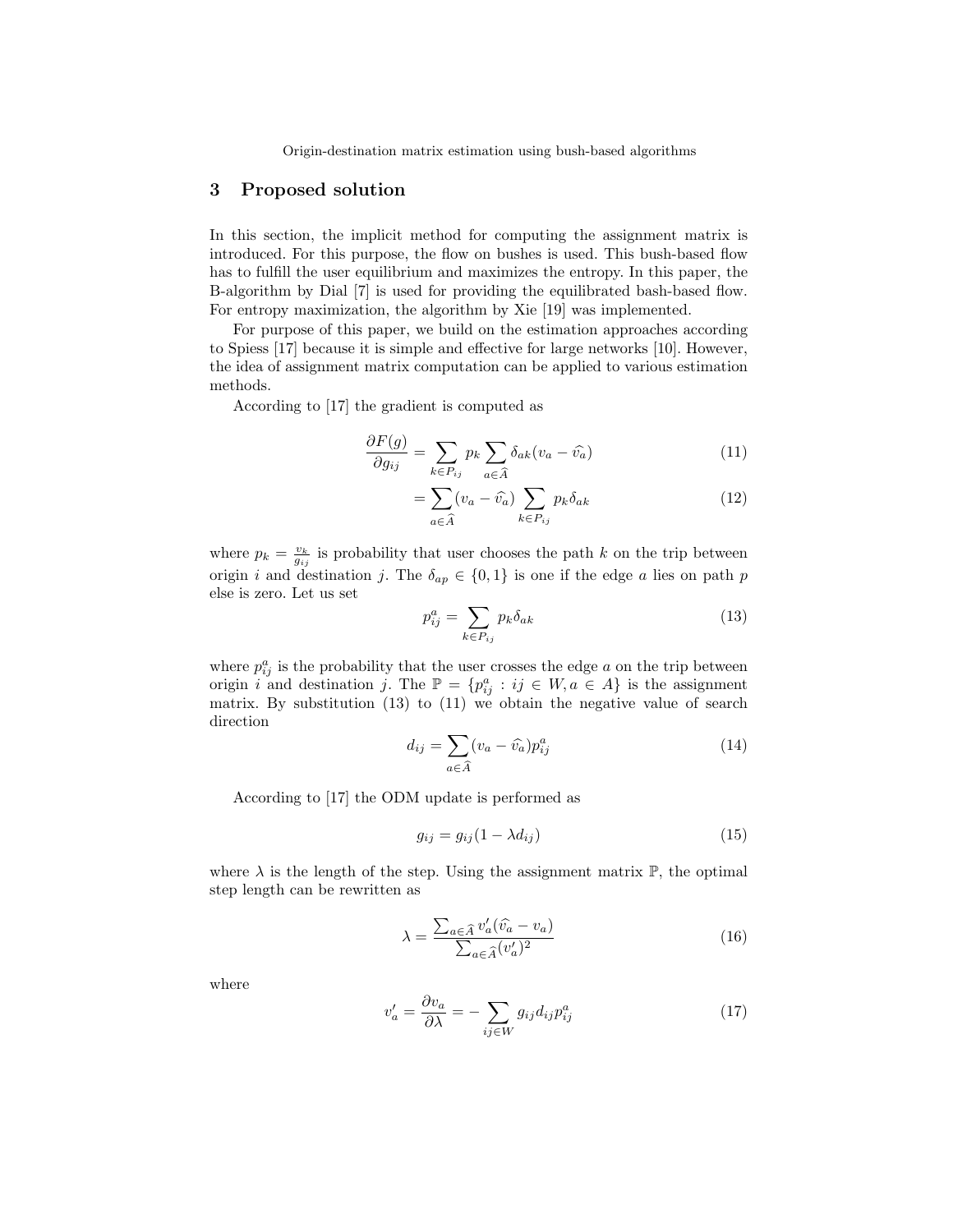#### 3.1 The implicit computation of assignment matrix

Let  $v_a^i$  be the flow on the edge  $a \in A$  that starts in the origin  $i \in Z$ . The edges where  $v_a^i > 0$  creates the acyclic sub-graph called a bush. For more precise definition see [12]. The source node of the edge  $a$  is noted as  $s(a)$  and the target node  $t(a)$ .

According to [19], the path flow can be computed as

$$
v_k = g_{ij} \prod_{a \in k} \phi_a^i \tag{18}
$$

where

$$
\phi_a^i = \frac{v_a^i}{\sum_{e \in I(t(a))} v_e^i} \tag{19}
$$

where  $I(n)$  is a set of incoming edges to the node  $n \in N$ . The  $\phi_a^i$  represents the proportion of all bush flow inflowing to the target node  $t(a)$  of the edge a. The  $s(a)$  is the source node of the edge a. Combining (13) and (19) we have

$$
p_{ij}^a = \sum_{k \in P_{ij}} \delta_{ak} \prod_{e \in k} \phi_e^i
$$
 (20)

The implicit computation of the assignment matrix  $p_{ij}^a$  is based on Breadth First Search (BFS). Let  $\kappa_n$  be a node label representing the probability that a driver crosses the node  $n$  on the trip between zones  $i$  and  $j$ . It follows, that

$$
p_{ij}^a = \kappa_{t(a)} \phi_a^i \tag{21}
$$

and

$$
\kappa_n = \sum_{a \in O(n)} p_{ij}^a \tag{22}
$$

where  $O(n)$  is a set of outgoing edges from node n. Using the equations (21) and (22)  $p_{ij}^a$  can be determined sequentially for all used edges a corresponding with the OD pair  $ij$ .

In Algorithm 1 there is a pseudo-code that computes the assignment matrix for one OD pair. The input of the algorithm is the origin node  $i \in \mathbb{Z}$ , destination node  $j \in \mathbb{Z}$  and the feasible flow  $v_a^i$  on the bush originated at *i*. For whole assignment matrix, the Algorithm 1 must be run for every OD pair.

First, it is necessary to determine how many outgoing edges from the node  $n$ lead to the destination j. The edges with  $p_{ij}^a = 0$  do not lead to the destination j. For this purpose, the BFS on the reverse graph is used. The searching starts at the destination node  $j$ . In Algorithm 1, the searching is represented by lines ??-10.

The second part of the algorithm sequentially determines  $p_{ij}^a$  values. The BFS started at the destination node  $j$  is also used for this purpose. The origin and destination node must cross all vehicles so  $\kappa_i = \kappa_j = 1.0$ . In every edge relaxation  $p_{ij}^a$  is determined and the node label  $\kappa_{s(a)}$  is updated. The node  $s(a)$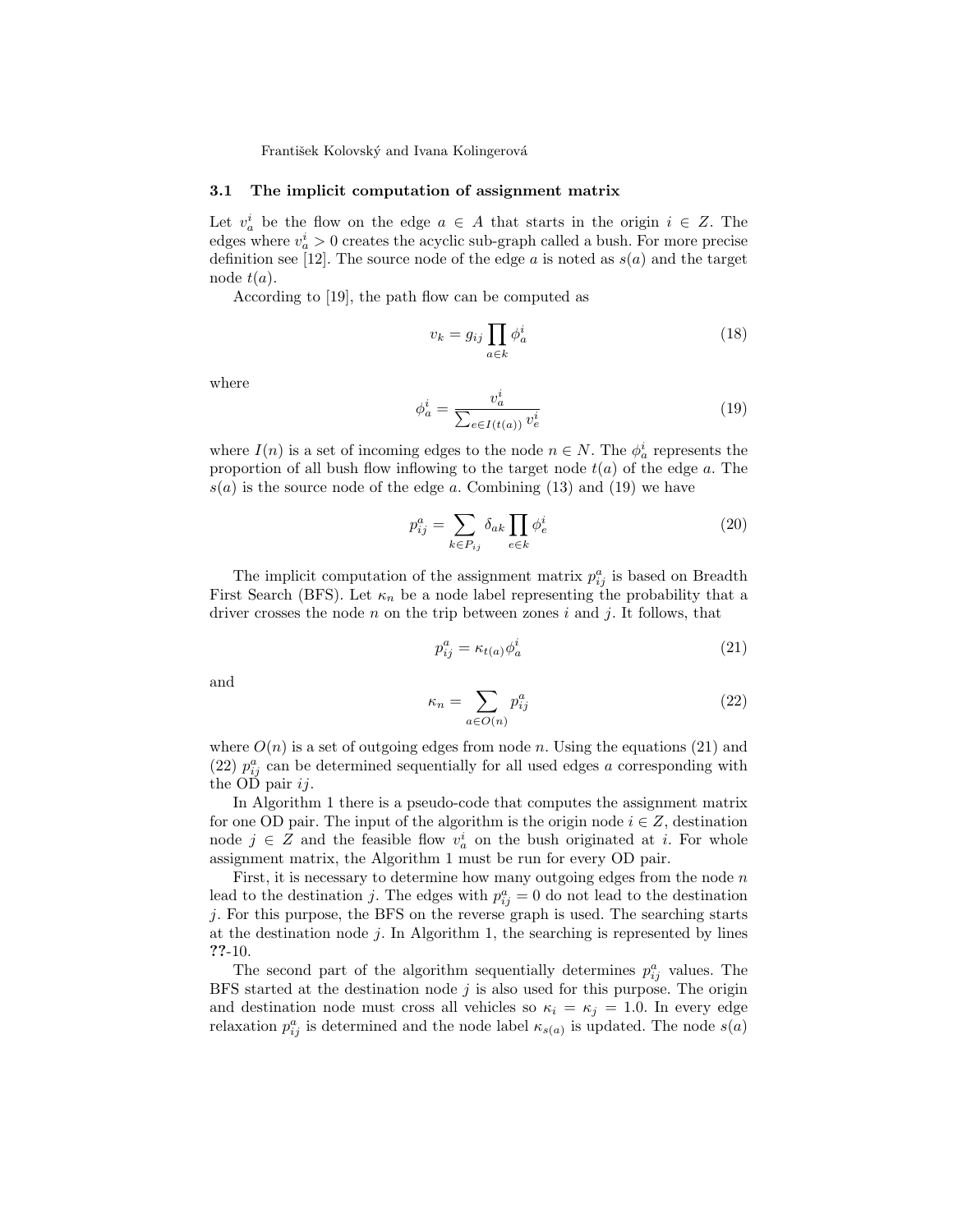Algorithm 1: Implicit computation of the assignment matrix. The input is the OD pair  $ij \in W$  and the feasible flow  $v_a^i$  on bush originated at i.

1  $o_n = 0 \quad \forall n \in N$ 2 U is the FIFO queue of nodes 3  $U.add(i)$ 4 while  $|U| > 0$  do // compute the number of outgoing edges  $o_n$  $5 \mid n = U$ .remove() 6 foreach  $e \in I(n)$  do  $\begin{array}{ccc} \texttt{7} & | & \texttt{if} & v_e^i > 0 \textbf{ then} \end{array}$  $\begin{array}{c|c|c|c} \mathbf{8} & \multicolumn{1}{|c|}{\quad \textbf{if} \;\; o_{s(e)} = 0 \;\textbf{then}} \end{array}$  $\mathbf{9}$  | | |  $U.add(s(e))$ 10  $o_{s(e)} = o_{s(e)} + 1$ 11  $\kappa_n = 0 \quad \forall n \in N$ 12  $\kappa_j = 1.0$  // probability at destination node 13  $U.add(j)$ 14 while  $|U| > 0$  do // determine the  $p_{ij}^e$  for every link in the bush 15  $n = U$ *remove*() 16 compute  $\phi_e^i$   $\forall e \in I(n)$ 17 foreach  $e \in I(n)$  do  $\quad \begin{array}{c|c} 18 & \text{if } \phi_e^i > 0 \text{ then} \end{array}$ 19 p e ij = κnφ i e 20  $\begin{array}{|c|c|} \hline \rule{0pt}{12pt} & \end{array}$   $\begin{array}{|c|c|} \hline \rule{0pt}{12pt} & \kappa_{s(e)} = \kappa_{s(e)} + p_{ij}^e \hline \end{array}$ **21**  $\begin{vmatrix} 1 & 0 \end{vmatrix}$   $o_{s(e)} = o_{s(e)} - 1$ 22 if  $o_{s(e)} = 0$  then  $\begin{array}{c|c|c|c|c} \textbf{23} & & \textbf{1} & \textbf{1} & \textbf{1} & \textbf{1} & \textbf{0} & \textbf{0} \end{array}$ 

is added to the queue only if  $\kappa_{s(a)}$  was updated by all outgoing edges leading to the destination. In Algorithm 1, this procedure is represented by lines 14-23.

In Figure 1 you can see an example bush with  $\phi_a^i$  that are computed from the bush flow and the result probability values  $p_{ij}^a$ . The dashed lines represent the edges leading to other destinations. These edges are eliminated by the first part of the algorithm.

### 4 Numerical tests

The proposed method and the original method by [17] for ODM estimation were implemented in the Java programming language. The B-algorithm [7] for solving UE and the algorithm by [19] for determining the MEUE were also implemented in Java. All tests were performed on a laptop with four core processor  $Intel(R)$ Core(TM) i5-8250U CPU  $@$  1.60GHz and with 16 GB RAM. For testing, the real model of Pilsen (the city in the Czech Republic) was used. The model has 9036 edges, 3727 nodes, 316 zones, and 65411 OD pairs. The relative gap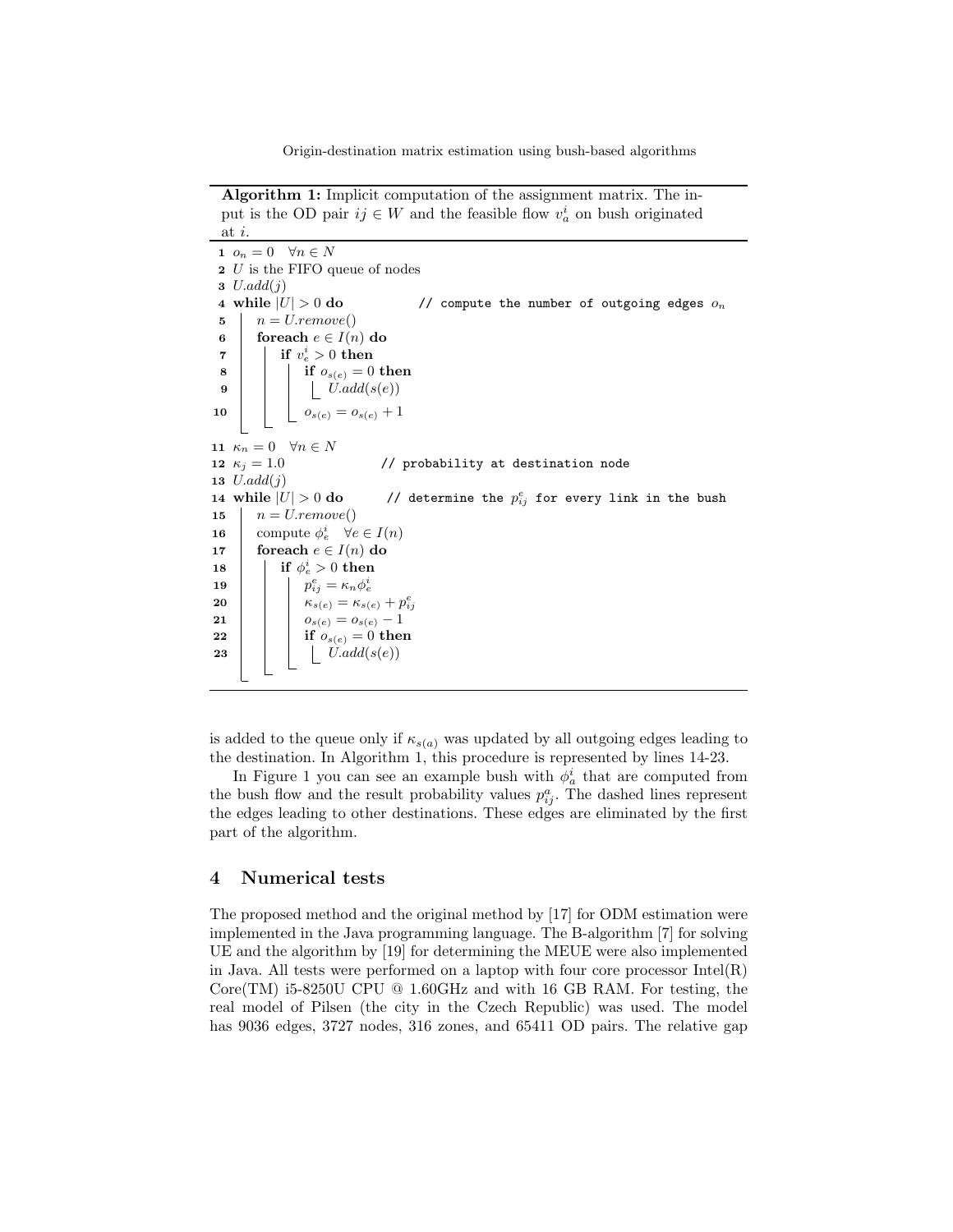

Fig. 1. Example bush with  $\phi_a^i$  and  $p_{ij}^a$  values

for B-algorithm was set to  $10^{-10}$ . For a simulation of the high-congested (HC) situation, the original ODM was multiplied by 2.0.

|                                 |  |                              |  | number of paths update runtime [ms] savings [%] |    |
|---------------------------------|--|------------------------------|--|-------------------------------------------------|----|
| $_{\rm model}$                  |  |                              |  | initial target explicit implicit                |    |
| Pilsen                          |  | $ 66\;109\;\;$ 69 179 19 467 |  | 9691                                            | 50 |
| Pilsen HC 71 083 124 346 26 241 |  |                              |  | 10041                                           | 62 |
| <b>Table 1.</b> Testing results |  |                              |  |                                                 |    |

In Table 1 there are results of the tests. The update runtime column represents the time that the algorithm spends in the ODM update procedure. The initial number of paths is counted before entropy maximization and the target is measured after entropy maximization. In the case of the original model, there are only 1.06 paths for one OD pair in average. Despite that, the time-savings in the update procedure compared to the original method by [17] are 50%. In high-congested case, there are 1.9 paths for one OD pair in average and the time-savings increase to 62%. It follows that the proposed method is suitable in cases, where there is a lot of route choices.

The most time-consuming part of the ODM estimation is the computation of MEUE so the total time savings are only 6% in the HC case. In most state-of-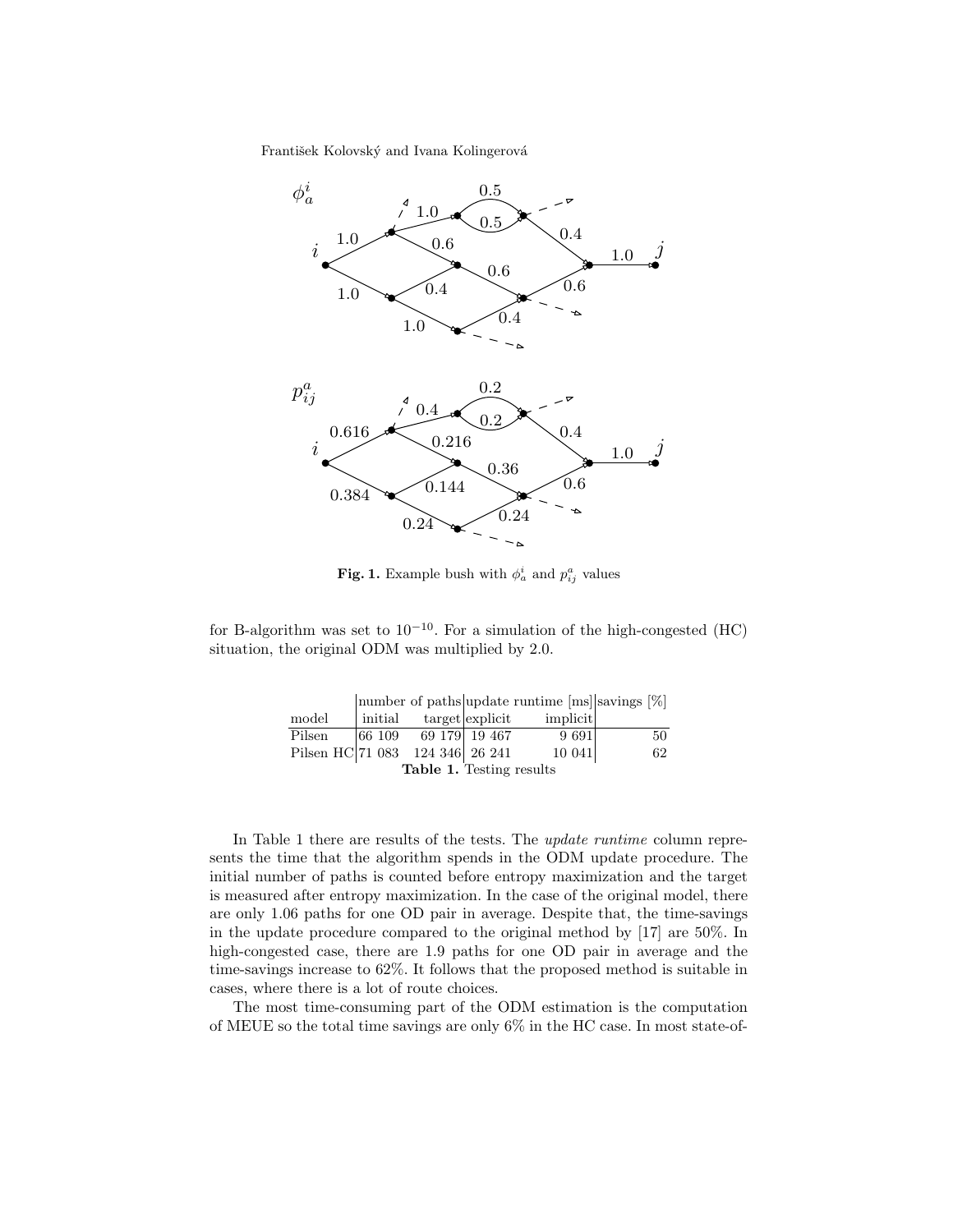the-art approaches, the entropy maximization is not taken into account. In this case, the time-savings are 17% for the HC model.

# 5 Conclusion

The method that computes the assignment matrix implicitly from bush-based flows was introduced. This method does not need to enumerate the paths so the computation of the search direction and the optimal step length is more effective. The tests show that the proposed method saves more than 50% of the time that is needed for ODM updates. In the total computation time, the savings are in the order of percent.

The most time-consuming part is the computation of MEUE. It would be interesting to determine how the precision of the MEUE solution influences the quality of ODM estimation and possibly decreases the accuracy of MEUE computation.

# References

- 1. Babazadeh, A., Javani, B., Gentile, G., Florian, M.: Reduced gradient algorithm for user equilibrium traffic assignment problem. Transportmetrica A: Transport Science 16(3), 1111– 1135 (Jan 2020). https://doi.org/10.1080/23249935.2020.1722279, https://doi.org/10.1080/23249935.2020.1722279, publisher: Taylor & Francis eprint: https://doi.org/10.1080/23249935.2020.1722279
- 2. Bar-Gera, H.: Origin-Based Algorithm for the Traffic Assignment Problem. Transportation Science 36(4), 398– 417 (Nov 2002). https://doi.org/10.1287/trsc.36.4.398.549, http://pubsonline.informs.org/doi/abs/10.1287/trsc.36.4.398.549
- 3. Bar-Gera, H.: Traffic assignment by paired alternative segments. Transportation Research Part B: Methodological 44(8- 9), 1022–1046 (Sep 2010). https://doi.org/10.1016/j.trb.2009.11.004, http://linkinghub.elsevier.com/retrieve/pii/S0191261509001350
- 4. Cascetta, E.: Estimation of trip matrices from traffic counts and survey data: a generalized least squares estimator. Transportation Research Part B: Methodological 18(4-5), 289–299 (1984)
- 5. Dafermos, S.: Traffic equilibrium and variational inequalities. Transportation science  $14(1)$ ,  $42-54$  (1980)
- 6. Dey, S.S., Fricker, J.D.: Bayesian updating of trip generation data: combining national trip generation rates with local data. Transportation 21(4), 393–403 (1994)
- 7. Dial, R.B.: A path-based user-equilibrium traffic assignment algorithm that obviates path storage and enumeration. Transportation Research Part B: Methodological  $40(10)$ , 917-936 (2006)
- 8. Gentile, G.: Local User Cost Equilibrium: a bush-based algorithm for traffic assignment. Transportmetrica A: Transport Science 10(1), 15–54 (Jan 2014). https://doi.org/10.1080/18128602.2012.691911, http://www.tandfonline.com/doi/abs/10.1080/18128602.2012.691911